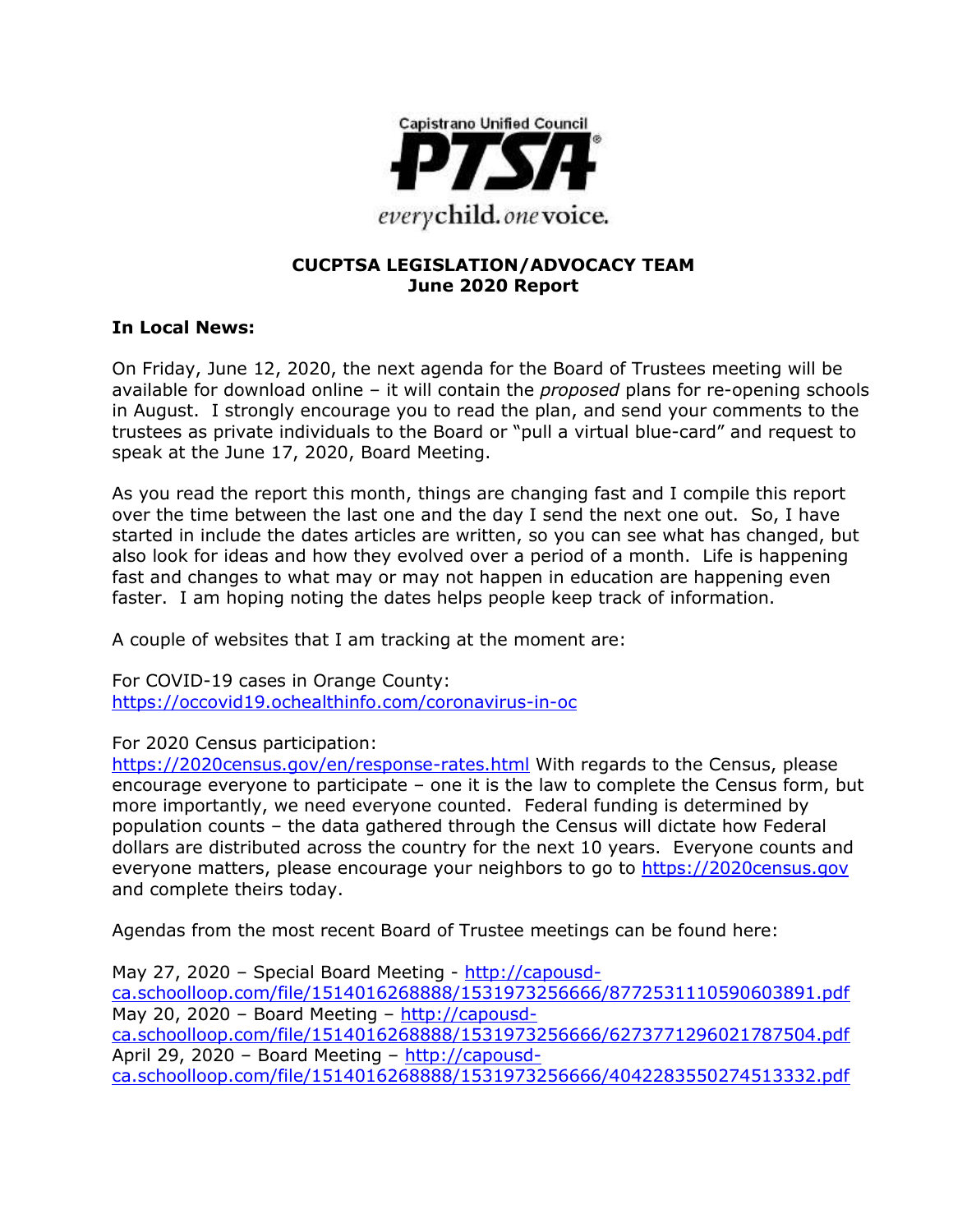April 15, 2020 - Special Board Meeting - [http://capousd](http://capousd-ca.schoolloop.com/file/1514016268888/1531973256666/5210805380104248516.pdf)[ca.schoolloop.com/file/1514016268888/1531973256666/5210805380104248516.pdf](http://capousd-ca.schoolloop.com/file/1514016268888/1531973256666/5210805380104248516.pdf)

Minutes and Audio Recordings of Meetings can be found at [https://capousd](https://capousd-ca.schoolloop.com/pf4/cms2/view_page?d=x&group_id=1514016268888&vdid=wi10b1qsopu12s)[ca.schoolloop.com/pf4/cms2/view\\_page?d=x&group\\_id=1514016268888&vdid=wi10b1](https://capousd-ca.schoolloop.com/pf4/cms2/view_page?d=x&group_id=1514016268888&vdid=wi10b1qsopu12s) [qsopu12s](https://capousd-ca.schoolloop.com/pf4/cms2/view_page?d=x&group_id=1514016268888&vdid=wi10b1qsopu12s) Minutes are listed once approved, audio is typically posted within a day or two of the meeting. Also, on this page are links to 2018-2019 minutes/agendas/audio and previous years.

### **From Fourth District PTA:**

### **Teleconferencing Points for Legislative Chairs, June 2020**

Details are in the June issue of the *Advocacy Communicator.*

- California's proposed education budget is "grossly insufficient," according to an article by Carol Kocivar (former California State PTA president). The harms will be severe and lasting. Children will be hurt.
- California State PTA is asking us to take action. Contact your state representatives, advocate for more federal funding for our schools, and help pass the Schools and Communities First initiative on the November ballot.
- This year's State PTA Convention has been cancelled, but we are all invited to a virtual Statewide Association Meeting that will be held in the evening on June 9, 10 and 11. It will include a lot of things we normally have at convention, including guest speakers and Reflections winners. We will also have an opportunity to vote on five resolutions that will help set the agenda for California PTA in the future. The registration fee is \$10. Go to capta.org to get more information and to sign up.
- California State PTA Advocacy Webinars will be held on June 3, July 1 and August 4 from 7 to 8 in the evening. This is a great way to get the latest news about legislation. Details are in the *Communicator*.

Back issues of the Communicator can be found at: <http://www.fourthdistrictpta.org/advocacy-communicator/>

#### **CA PTA Monthly Advocacy Calls:**

Join California State PTA Director of Legislation Shereen Walter and members of the Legislation Team on Wednesdays. These normally take a break during the summer months, however, Shereen is looking a holding these monthly through the summer as we are continuing our work as well. Details will be added as I find them.

Please watch for an email from the California PTA with Webinair details.

The Legislation team has been holding monthly webinars packed with the latest information on what is happening in Sacramento, Washington DC and around the country that impacts our schools, children and families.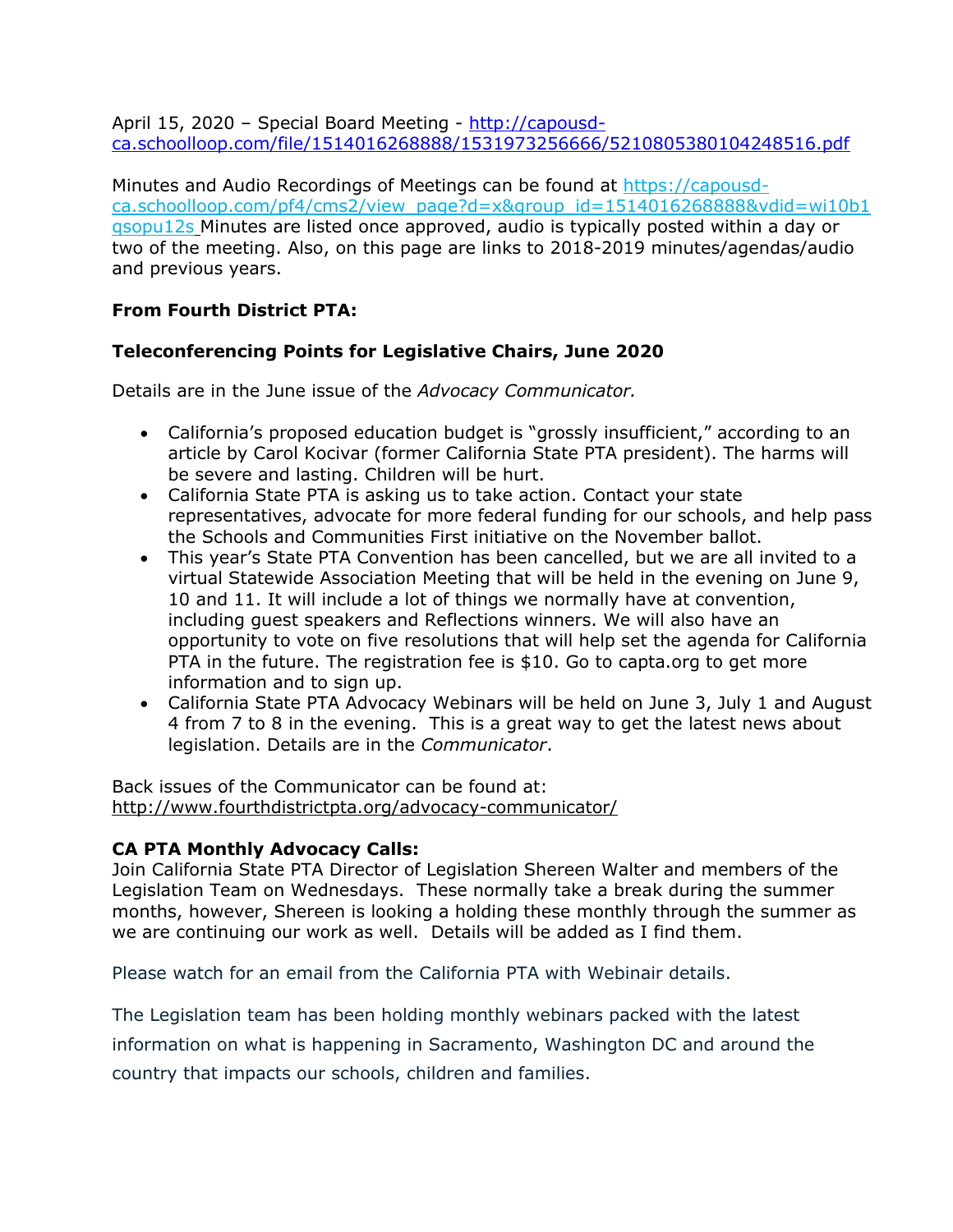Our survey results told us that you wanted us to continue these webinars through the summer months, so here is the schedule of upcoming webinars:

- **Wednesday, July 1, 7:00-8:00 p.m.**
- **Tuesday, August 4, 7:00-8:00 p.m.**

To register for any of these webinars, click here and select the relevant date: [https://attendee.gotowebinar.com/rt/2338789182473643275](http://capta.bmetrack.com/c/l?u=A58E299&e=1061636&c=4592C&t=0&l=1D346C1C&email=FDWCFR2ZsRnBmr%2FysSLM7l3FR2oCyWzg&seq=1)

#### **CA PTA Voting on New Resolutions at CAPTA Virtual Convention June 2020**

California State PTA is an advocacy organization, fighting for policies that benefit children and youth. The 2020 Statewide Association Meeting is your opportunity to vote on current issues brought forward by local PTAs in proposed resolutions.

**What is a resolution?** Resolutions guide PTA's actions on issues as wide-ranging as school finance, health and safety, community concerns, and much more.

Resolutions start as issues and ideas concerning PTA members like you in California State PTA units, councils, districts and the Board of Managers. These issues are then carefully researched and formed into resolutions for consideration and adoption as explained here on the California State PTA website.

[\(http://downloads.capta.org/res/ResolutionProcedures.pdf](http://downloads.capta.org/res/ResolutionProcedures.pdf) ) A resolution that is adopted by Meeting delegates will serve as a new basis for action for all California State PTA members.

The following resolutions will be voted on at the **2020 Statewide Association Meeting**, taking place online from June 9-11:

**Resolution A: E-Cigarettes/Vaping, Flavored Tobacco Products and Youth Health** (from Palo Alto Council PTA, Sixth District) is about advocating against vaping and flavored tobacco products, and how we can protect our children by sharing information about the dangers of these potentially deadly products.

**Resolution B: Net Zero Emission Schools** (from Cumberland Elementary PTA, Sixth District) is about advocating, planning, and funding a phased plan for Net Zero Emission schools in California.

**Resolution C: Mental Health Services for Our Children and Youth** (from Trabuco Hills High School PTSA, Fourth District) represents the need for proper funding and implementation of mental health services in schools for our children and youth.

**Resolution D: Promote Evidence Based Policies and Practices to Improve Equitable Outcomes for Marginalized Children and Youth** (from Thirty-Second District PTA) promotes evidence-based policies and practices to improve equitable outcomes for marginalized children and youth.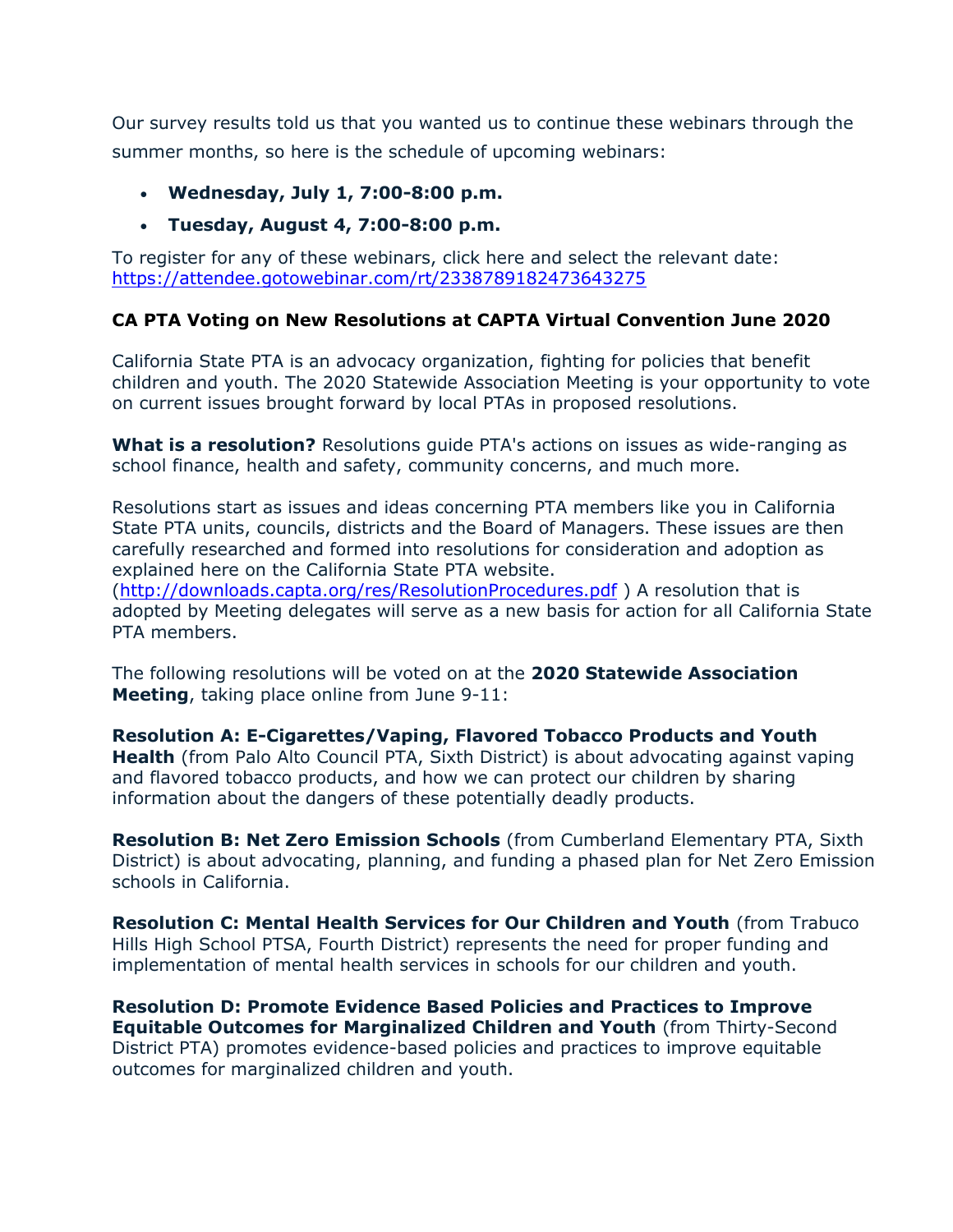**Resolution E: Chronic Disease and Injury Prevention Funding** (from Bancroft Middle School PTA, Peralta District) seeks to invest in chronic disease and injury prevention measures.

The full text and background of each of these resolutions can be found on the Business of the Association page of the Statewide Association Meeting 2020 section of our website. ([https://capta.org/programs-events/statewide-association-meeting-2020/business-of](https://capta.org/programs-events/statewide-association-meeting-2020/business-of-the-association/)[the-association/](https://capta.org/programs-events/statewide-association-meeting-2020/business-of-the-association/) )

### **In State News:**

**California lawmakers would spare K-12 schools from any budget cuts – Under their budget, state would issue more IOUs if Congress doesn't deliver relief** by John Fensterwald – June 3, 2020 – In an unusual move to reach a consensus early, California Assembly and Senate leaders announced Wednesday they have agreed on a state budget that would rescind all cuts to K-12 and higher education that Gov. Gavin Newsom has proposed – on the assumption that Congress would soon pass, and President Donald Trump would sign, aid for states that would include \$14 billion for California. Read the complete article at: [https://edsource.org/2020/california](https://edsource.org/2020/california-lawmakers-would-spare-k-12-schools-from-any-budget-cuts/)[lawmakers-would-spare-k-12-schools-from-any-budget-cuts/](https://edsource.org/2020/california-lawmakers-would-spare-k-12-schools-from-any-budget-cuts/) (Note – if the Federal Government does not come through with aid, then a series of Deferrals larger than any seen during the "Great Recession" would be issued – While not being cuts to budgets, these deferrals are costly to school districts that have to go out and borrow money to carry them over from one year to the next and the deferred funds are often very slowly repaid by the state.)

**Gov. Newsom's revised budget would partially offset huge drop in revenue for K-12 schools, community colleges –** by John Fensterwald – May 14, 2020 – With state revenues plummeting from a COVID-19-precipitated economic recession, Gov. Gavin Newsom released a revised California budget proposal Thursday that would lessen the impact of a potential two-year drop of \$19 billion in state funding for schools and community colleges. - Newsom listed public education first among four budget areas that he said he was prioritizing in the proposed state budget, along with public health, safety and help for people hit hardest by the coronavirus. Proposals cobbling together additional state and federal funding would offset more than half of the \$15 billion reduction next year in revenue for schools from Proposition 98, the formula that determines the portion of the General Fund going to K-12 schools and community colleges. Read the complete article at: [https://edsource.org/2020/gov-newsoms](https://edsource.org/2020/gov-newsoms-revised-budget-would-partially-offset-huge-drop-in-revenue-for-k-12-schools-community-colleges/)[revised-budget-would-partially-offset-huge-drop-in-revenue-for-k-12-schools](https://edsource.org/2020/gov-newsoms-revised-budget-would-partially-offset-huge-drop-in-revenue-for-k-12-schools-community-colleges/)[community-colleges/](https://edsource.org/2020/gov-newsoms-revised-budget-would-partially-offset-huge-drop-in-revenue-for-k-12-schools-community-colleges/)

**Most California districts would get more in federal aid than they'd lose in budget cuts – Districts argue they still need more money – distributed differently.** By John Fensterwald and Daniel J. Willis – June 3, 2020 – State Superintendent of Public Instruction Tony Thurmond and coalitions of labor and school district groups are asserting that California schools won't be able to open safely if Congress doesn't provide more aid to cope with the coronavirus pandemic. …. Yet by one measure, school districts collectively would get nearly as much in already promised federal aid as their proposed state funding would be cut in 2020-21. And many districts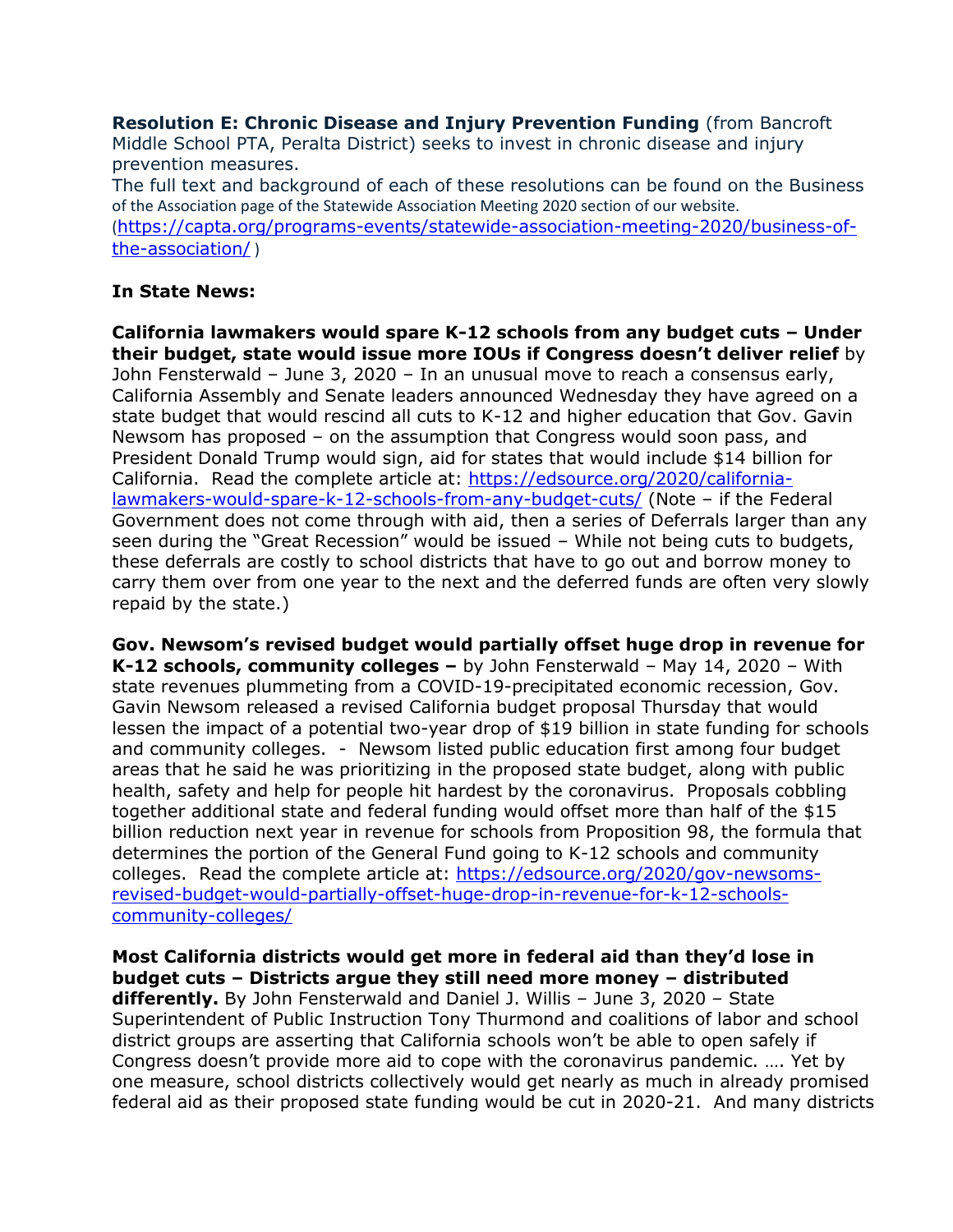may get more than they'll lose in state aid. Read the complete article at: [https://edsource.org/2020/most-california-districts-would-get-more-in-federal-aid](https://edsource.org/2020/most-california-districts-would-get-more-in-federal-aid-than-theyd-lose-in-budget-cuts-why-they-say-thats-not-the-full-story/)[than-theyd-lose-in-budget-cuts-why-they-say-thats-not-the-full-story/](https://edsource.org/2020/most-california-districts-would-get-more-in-federal-aid-than-theyd-lose-in-budget-cuts-why-they-say-thats-not-the-full-story/) and explore the database of funding by district at: [https://edsource.org/2020/database-federal-aid](https://edsource.org/2020/database-federal-aid-helps-some-california-schools-more-than-others-under-governors-plan/)[helps-some-california-schools-more-than-others-under-governors-plan/](https://edsource.org/2020/database-federal-aid-helps-some-california-schools-more-than-others-under-governors-plan/) As a note – Capistrano Unified is NOT one of the districts that will break even or have more than the proposed cuts – the cuts to CUSD with Federal aid added in are still about 4.8% of our budget, so a lot of money that we desperately need for our schools to operate under normal circumstances, and substantially less than is needed to reopen during the COVID-19 Pandemic.

**Students should expect masks, temperature checks and a lot of hand washing under California guidance** by Diana Lambert – June 8, 2020 – California schools will look different when they reopen next year, according to new statewide guidance. Students should expect to wash their hands and have their temperature taken often. They will likely wear masks and only attend classes a few days a week with a small group of classmates. Signs and taped marks on the floor will tell them which direction to walk and where to stand in hallways and in the cafeteria. …. A 55-page guidance document, "Stronger Together: A Guidebook for the Safe Reopening of California's Public Schools", [\(https://www.cde.ca.gov/ls/he/hn/documents/strongertogether.pdf](https://www.cde.ca.gov/ls/he/hn/documents/strongertogether.pdf) ) released Monday morning by the California Department of Education offers sweeping recommendations about everything from keeping students and staff safe while at school to the types of instructional models that school districts should consider to maintain social distancing. Read the complete article at: [https://edsource.org/2020/students](https://edsource.org/2020/students-should-expect-masks-temperature-checks-and-a-lot-of-hand-washing-under-california-guidance/)[should-expect-masks-temperature-checks-and-a-lot-of-hand-washing-under-california](https://edsource.org/2020/students-should-expect-masks-temperature-checks-and-a-lot-of-hand-washing-under-california-guidance/)[guidance/](https://edsource.org/2020/students-should-expect-masks-temperature-checks-and-a-lot-of-hand-washing-under-california-guidance/)

**California schools can't reopen safely without more federal dollars, state schools chief says** by Diana Lambert – May 20, 2020 – California schools will not be able to reopen safely next school year unless they receive additional federal dollars, said California Superintendent of Public Instruction Tony Thurmond on Wednesday. -Gov. Gavin Newsom's proposed May budget revision would reduce funding to school districts by about \$7 billion. The proposal includes a cut of \$6.5 billion that is allocated through the Local Control Funding Formula, which directs additional funding to highneeds students – low-income, foster and homeless students, and English learners. Read the complete article at: [https://edsource.org/2020/california-school-cant-reopen](https://edsource.org/2020/california-school-cant-reopen-safely-without-more-federal-dollars-state-schools-chief-says/)[safely-without-more-federal-dollars-state-schools-chief-says/](https://edsource.org/2020/california-school-cant-reopen-safely-without-more-federal-dollars-state-schools-chief-says/)

**California districts could pursue teacher layoffs if new state budget cuts K-12 funding – CTA would lobby Legislature to block districts' from issuing pink slips** by John Fensterwald – May 22, 2020 – School districts may have another opportunity to lay off teachers, which they normally cannot do after mid-May, if the Legislature approves the budget cuts Gov. Gavin Newsom in proposing. - If adopted next month, Newsom's proposed 8% cut to districts' general fund would activate a state law not used since the Great Recession. It would set in motion a layoff period through Aug. 15 for those districts that choose to use it. Read the complete article at: [https://edsource.org/2020/california-districts-could-pursue-teacher-layoffs-if-new](https://edsource.org/2020/california-districts-could-pursue-teacher-layoffs-if-new-state-budget-cuts-k-12-funding/)[state-budget-cuts-k-12-funding/](https://edsource.org/2020/california-districts-could-pursue-teacher-layoffs-if-new-state-budget-cuts-k-12-funding/)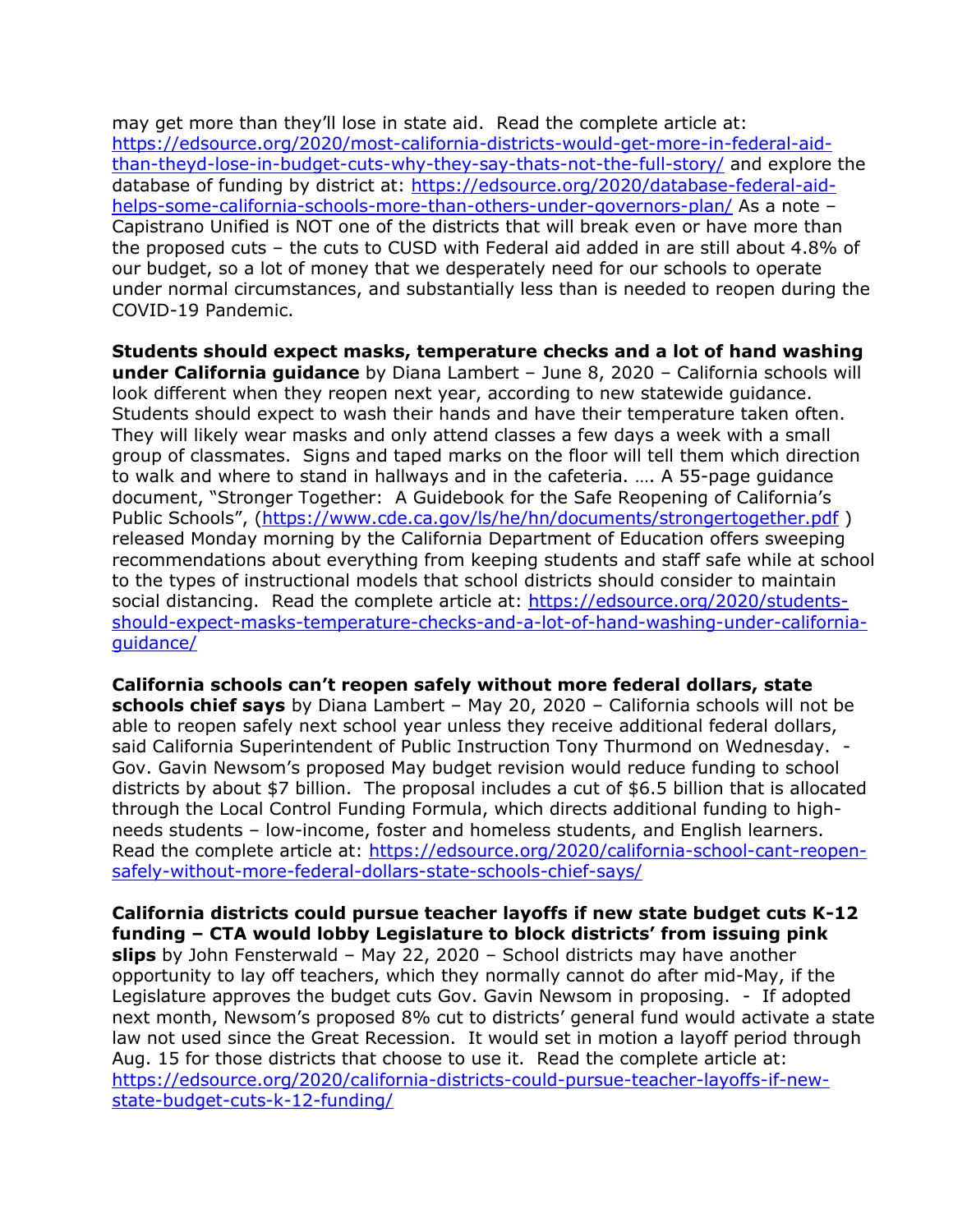**Voters could change California's landmark property tax law after measure qualifies for ballot** by Matt Kristoffersen – May 29, 2020 – California voters this November will likely see an initiative that would undo part of the landmark law that has capped property tax increases for decades. The so-called "split-roll" initiative would change how California taxes properties, retaining a limit on tax increases for residential properties but allowing new assessments of commercial sites worth more than \$3 million. Read the complete article at [https://www.sacbee.com/news/politics](https://www.sacbee.com/news/politics-government/capitol-alert/article243033991.html)[government/capitol-alert/article243033991.html](https://www.sacbee.com/news/politics-government/capitol-alert/article243033991.html)

**Live Chat: LBUSD (Long Beach Unified School District) plans to offer mix of oncampus and online classes in the fall** by Jeremiah Dobruck – May 21, 2020 – When school starts up in the fall, Long Beach Unified administrators want to let parents choose whether their students attend on-campus classes, stick with online instruction or learn through a mix of the two. Listen to the complete interview with the outgoing and incoming Superintendents of Long Beach Unified as they hold a thoughtful discussion for their community. [https://lbpost.com/news/education/lbusd-fall-online](https://lbpost.com/news/education/lbusd-fall-online-next-school-year-back-to-class)[next-school-year-back-to-class](https://lbpost.com/news/education/lbusd-fall-online-next-school-year-back-to-class) While Long Beach Unified serves a different population than CUSD, the thought they are putting into re-opening is something to consider.

**Classes outside, face coverings and one-way hallways: How Los Angeles schools may reopen – L.A. County releases guidelines for reopening schools ahead of state's own guidance.** By Michael Burke – May 27, 2020 – Many schools in districts in Los Angeles County could have a totally different look this year: masked students sitting six feet apart, walking single file along hallways and up and down stairs. They may eat lunch at their desks or with drastically fewer students in the cafeteria, and come could attend classes outdoors. ….. Those are among the recommendations of a county-wide task force of district leaders for reopening schools for more than 2 million students this fall. The recommendations are included in a framework ( [https://www.lacoe.edu/Portals/0/LA%20CO%20Schools%202020-](https://www.lacoe.edu/Portals/0/LA%20CO%20Schools%202020-21%20Planning%20Framework.pdf?ver=2020-05-26-161915-740) [21%20Planning%20Framework.pdf?ver=2020-05-26-161915-740](https://www.lacoe.edu/Portals/0/LA%20CO%20Schools%202020-21%20Planning%20Framework.pdf?ver=2020-05-26-161915-740) ) published Wednesday by the L.A. County Office of Education and are meant to serve as a guide to 80 school districts within the county, by far the most populous in the state, as they consider how and whether to reopen for the 2020-21 academic year. Read the complete article at: [https://edsource.org/2020/classes-outside-face-coverings-and](https://edsource.org/2020/classes-outside-face-coverings-and-one-way-hallways-how-los-angeles-schools-may-reopen/)[one-way-hallways-how-los-angeles-schools-may-reopen/](https://edsource.org/2020/classes-outside-face-coverings-and-one-way-hallways-how-los-angeles-schools-may-reopen/)

**An Enrollment Crisis Is Coming for School Districts – If even a small number of parents choose not to send their kids back to traditional schools in the fall, it could trigger a massive funding crisis and sever the longtime link between neighborhoods and schools** by Scott Lewis – June 2, 2020 - …. If even 5 percent or 10 percent of parents don't send their kids to traditional schools this year, it would deliver a massive funding crisis for schools that have already been grappling with enrollment declines. The deadline to lay off teachers has already passed. It is difficult to i how they can rearrange and cut costs swiftly enough to absorb the change. Especially with increased costs to deal with the health crisis on the horizon. Read the complete article at: [https://www.voiceofsandiego.org/topics/education/an-enrollment](https://www.voiceofsandiego.org/topics/education/an-enrollment-crisis-is-coming-for-school-districts/)[crisis-is-coming-for-school-districts/](https://www.voiceofsandiego.org/topics/education/an-enrollment-crisis-is-coming-for-school-districts/) Note - this is specifically about San Diego Unified,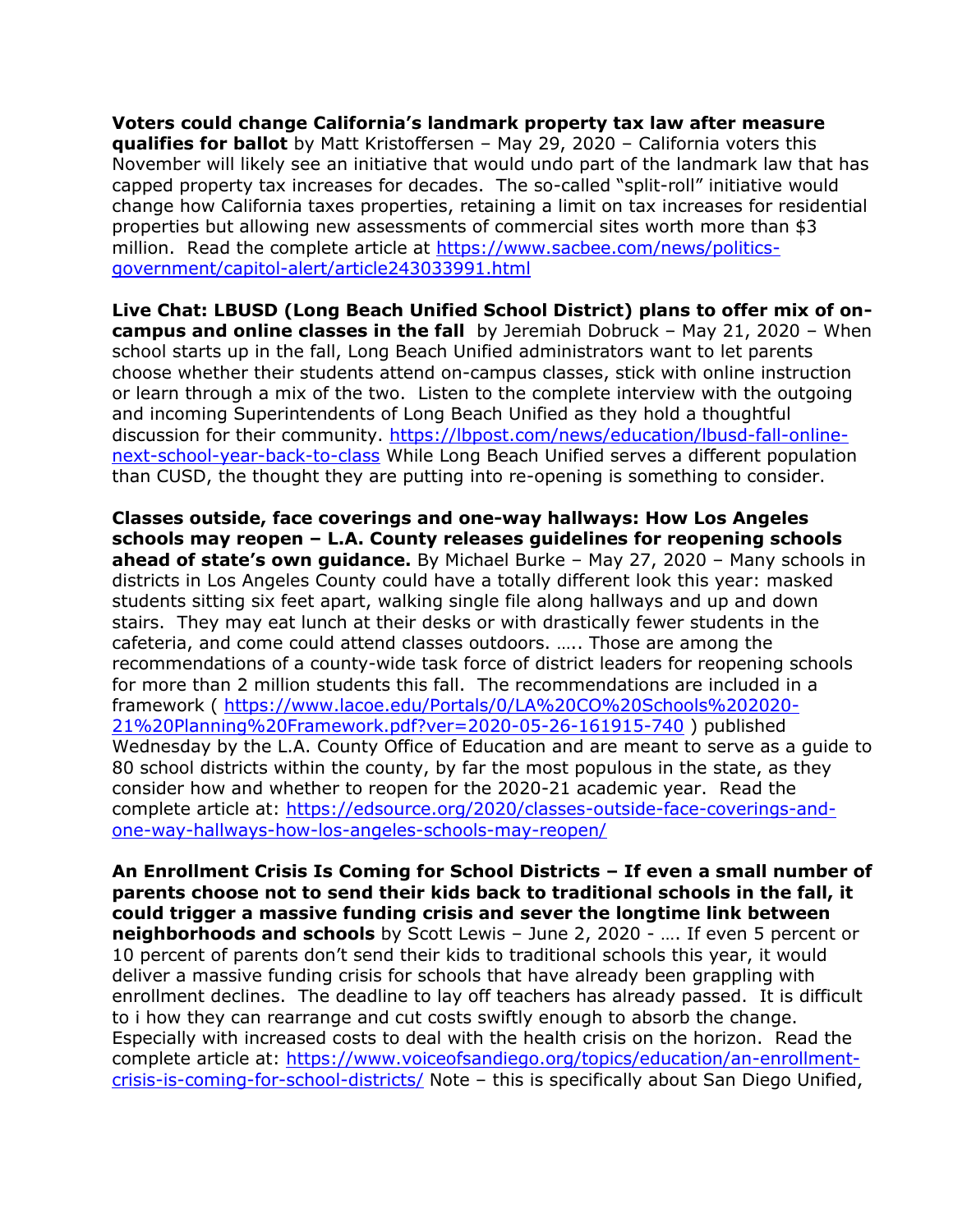and other San Diego Districts – however, these are the same issues we are facing in Capistrano Unified regarding declining enrollment and funding.

**With masks and social distance, these special ed students have already returned to school** by Louis Freedberg – May 27, 2020 – While educators across the state are struggling over how and when to bring students safely back to school in the fall, teachers in at least one California classroom have already figured it out. …. The students in the classroom, which is overseen by the Marin County Office of Education rather than a single district, come from throughout the county. As of now, five students are in school for a regular full day of instruction from 8:30 a.m. to 2:30 p.m., while three of their classmates join in via distance learning. Read the complete article at: [https://edsource.org/2020/with-masks-and-distance-these-special-ed-students](https://edsource.org/2020/with-masks-and-distance-these-special-ed-students-have-already-returned-to-their-school/)[have-already-returned-to-their-school/](https://edsource.org/2020/with-masks-and-distance-these-special-ed-students-have-already-returned-to-their-school/)

**Virtual special education meetings popular in some districts, but a major hurdle in others – As some schools, mandatory online parent meetings have been nearly impossible** by Carolyn Jones – May 27, 2020 – In the wake of a federal order for schools to keep providing special education during school closures, one of the trickiest parts of those services – mandatory parent meetings – has proven to be an unexpected boon in some districts but almost impossible in others. …. Teachers do have a bit of flexibility in conducting parent meetings. DeVos has relaxed some IEP deadlines, acknowledging that shifting procedures online might be difficult for some schools. And the hearing officers who rule on parent complaints will likely be sympathetic to less-than-perfect parent meetings as long as teachers are making goodfaith efforts to reach families, said Nica Cox, president of the California Association of Resource and Special Educators. Read the complete article at: [https://edsource.org/2020/virtual-special-education-meetings-popular-in-some](https://edsource.org/2020/virtual-special-education-meetings-popular-in-some-districts-but-a-major-hurdle-in-others/)[districts-but-a-major-hurdle-in-others/](https://edsource.org/2020/virtual-special-education-meetings-popular-in-some-districts-but-a-major-hurdle-in-others/)

### **At the National Level:**

**Education funding in new stimulus bill in House falls far short of education leaders' requests** by Louis Freedberg – May 14, 2020 – When it comes to additional federal funding for education, the \$3 trillion stimulus bill up for approval in the House of Representatives falls short of what many leading education organizations, including many in California, have been pushing for weeks. - A national rallying cry from education leaders has been for Congress to come up with \$175 billion in relief funds or more for K-12 education to help offset what appear to be virtually certain budget cuts at a state level. Higher education leaders have been pushing for an additional \$46.6 billion. Read the complete article at: [https://edsource.org/2020/education-funding-in](https://edsource.org/2020/education-funding-in-second-stimulus-bill-in-house-falls-far-short-of-education-leaders-requests/)[second-stimulus-bill-in-house-falls-far-short-of-education-leaders-requests/](https://edsource.org/2020/education-funding-in-second-stimulus-bill-in-house-falls-far-short-of-education-leaders-requests/) note – as of writing this newsletter, this has been passed by the House at a much lower amount than needed, but the HEROES act is sitting in the Senate waiting for debate.

**School meal programs seek relief, plan for uncertain summer: With an increase in families reporting financial insecurity, experts also expect more students to become eligible for free and reduced-price meals.** By Linda Jacobson – May 12, 2020 – The Health and Economic Recovery Omnibus Emergency Solutions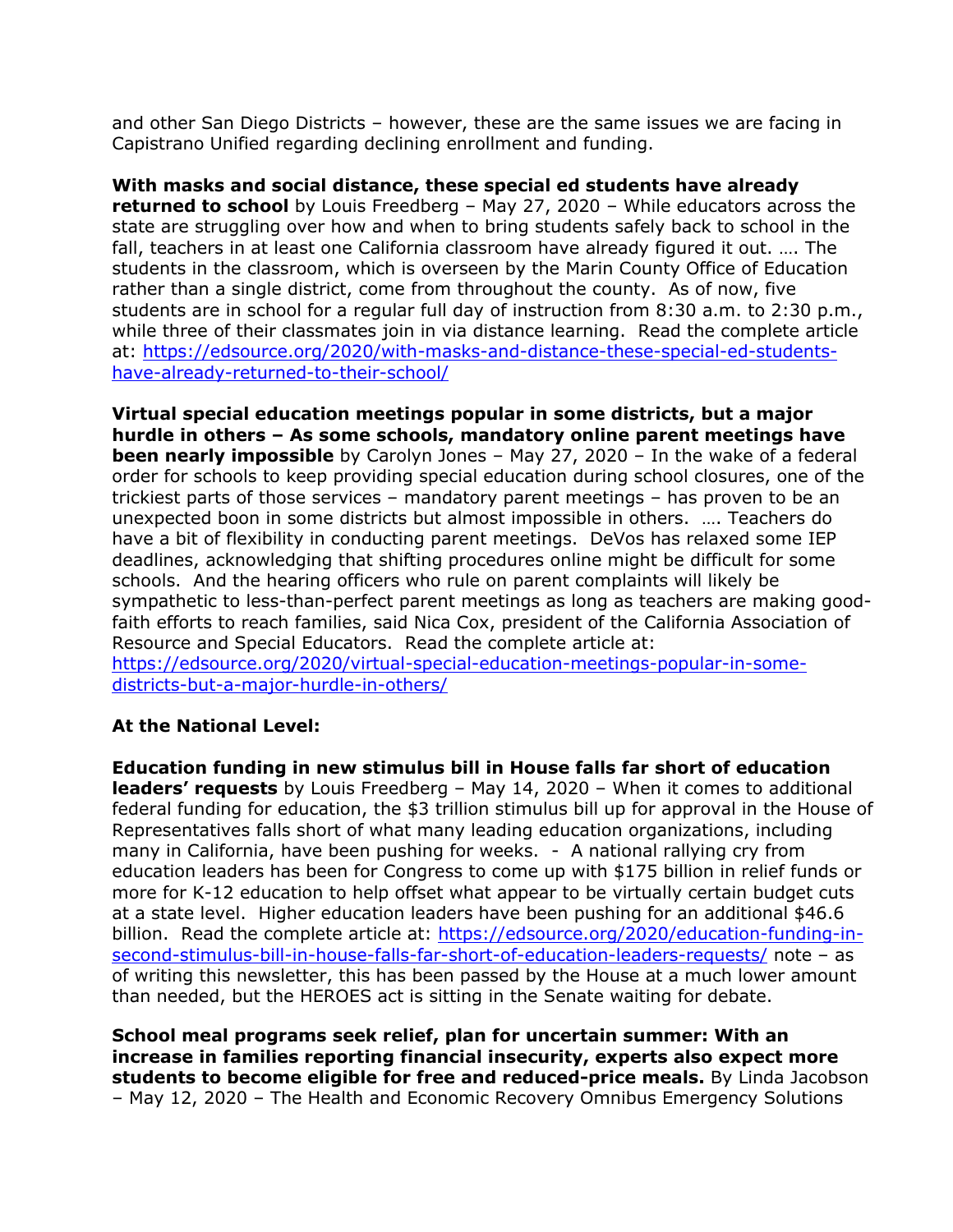Act, introduced Tuesday in the U.S. House of Representatives, includes \$3 billion to support school nutrition programs. It also includes a 15% increase in the maximum Supplemental Nutrition Assistance Program for families….School districts are distributing millions of meals for students per week – primarily through grab-and-go sites and school bus deliveries – but nutrition experts are shifting their focus toward how to keep feeding students over the summer. Read the complete article at: [https://www.educationdive.com/news/school-meal-programs-look-for-relief-plan-for](https://www.educationdive.com/news/school-meal-programs-look-for-relief-plan-for-an-uncertain-summer/)[an-uncertain-summer/](https://www.educationdive.com/news/school-meal-programs-look-for-relief-plan-for-an-uncertain-summer/) As a note for CUSD – our district has costs of close to \$50,000 per day for the school meal program during distance learning. Over 200,000 meals have been distributed by the start of May 2020. Please see CUSD Insider for locations, times, and dates of meal distribution.

**Fauci urges caution, 'step-by-step' approach in reopening schools** by Shawna De La – May 14, 2020 – In California, districts were told to make their own decisions about when and if to reopen classrooms. State Superintendent of Public Instruction Tony Thurmond said his department will provide guidance on reopening, which is based on a task force studying the logistical challenges of doing so. He said some districts may opt to open early to address the equity gap…. More than 6.2million students are learning online in California. Previously, Gov. Gavin Newsom suggested schools could open as early as July or August. Students and staff may have to don masks when they return, and some districts are considering staggered attendance days. Read the complete article at: [https://www.educationdive.com/news/fauci-urges-caution-step-by](https://www.educationdive.com/news/fauci-urges-caution-step-by-step-approach-in-reopening-schools/)[step-approach-in-reopening-schools/](https://www.educationdive.com/news/fauci-urges-caution-step-by-step-approach-in-reopening-schools/)

**We're About to Have the Longest Summer Vacation Ever. That's Going to be a Problem. Unless we act fast, some students are going to become a new set of pandemic victims.** By Evan Mandery – May 17, 2020 - .... Watching the story unfold from both sides of the tracks, it's obvious to me that we haven't begun to reckon with how uniquely harsh the effects of the pandemic will be for economically disadvantaged students. Teachers have long noticed that breaks from school seem to affect rich and poor students vastly differently, with lower-income students starting from behind at the start of the school year – a patter dubbed the "summer slide." Read the complete article at: [https://www.politico.com/news/magazine/2020/05/17/long-summer](https://www.politico.com/news/magazine/2020/05/17/long-summer-students-coronavirus-259201)[students-coronavirus-259201](https://www.politico.com/news/magazine/2020/05/17/long-summer-students-coronavirus-259201)

**Democrats ask for \$12 billion for special education in next coronavirus bill – Money would pay for extra staff to help students with disabilities catch up after schools reopen** by Carolyn Jones – May 13, 2020 – Fearing that special education students will fall substantially behind their peers as a result of prolonged school closures and distance learning, a group of Democratic U.S. Senators is asking for almost \$12 billion in the next federal coronavirus aid bill to be earmarked for those students. – The request, backed by California Senators Dianne Feinstein and Kamala Harris, would pay for tutors, aides, assessments, technology and other measures to help students in special education, many of whom have been disproportionately impacted by school closures because of the difficulty of providing needed therapies online. Read the complete article at: [https://edsource.org/2020/democrats-ask-for-12](https://edsource.org/2020/democrats-ask-for-12-billion-for-special-education-in-next-coronavirus-bill/) [billion-for-special-education-in-next-coronavirus-bill/](https://edsource.org/2020/democrats-ask-for-12-billion-for-special-education-in-next-coronavirus-bill/)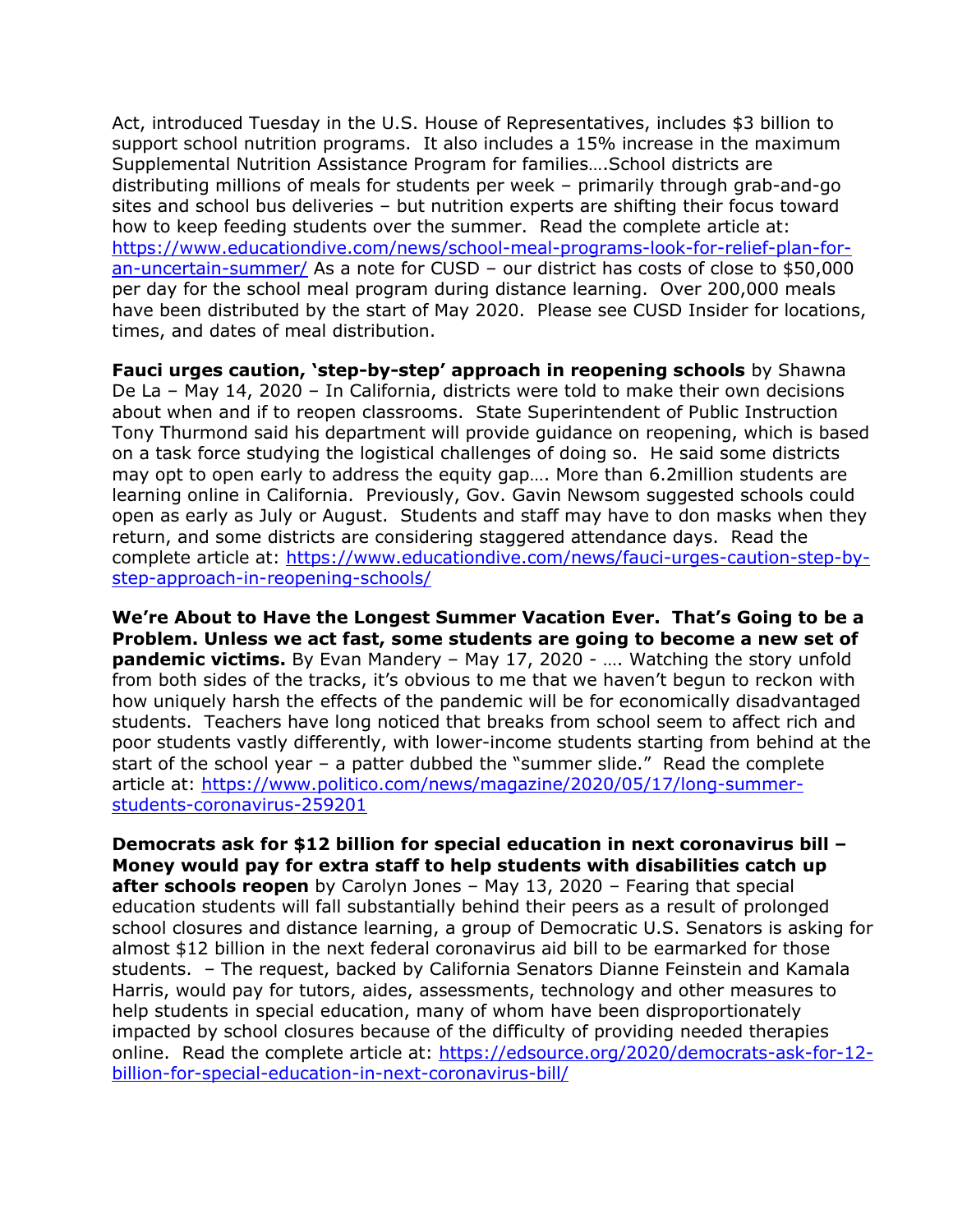#### **From the National PTA:**

There are two take action letters up on the National PTA website at the moment relating to funding and COVID-19. Please take a moment to email your representatives – there is an easy link to click and send right on the website. You can find them at: <https://www.pta.org/home/advocacy/take-action/write-your-officials>

### **Advocacy letters for National PTA:**

Please visit the Take Action site<https://www.pta.org/home/advocacy/take-action> to send a letter to your Congress members on the issues of the day/week/month. Here you can keep up-to-date on the latest issues the National PTA is supporting or opposing.

The 116<sup>th</sup> Congress is considering the following legislation items. The National PTA is supporting (green checkmarks) or opposing (red x) the following items:

### **Child Health and Safety**

H.R. 5: Equality Act | 116th Congress (2019-2020)

H.R. 662: REACH Act | 116th Congress (2019-2020)

H.R. 852: Get the Lead Out of Schools Act | 116th Congress (2019-2020)

H.R. 2311: Anti-Lunch Shaming Act of 2019| 116th Congress (2019-2020)

H.R. 2599: Suicide and Threat Assessment Nationally Dedicated to Universal Prevention Act of 2019| 116th Congress (2019-2020) Ø

◙ Ø ◙ Ø

Ø

H.R. 3451: To protect children affected by immigration enforcement actions 116th Congress (2019-2020)

H.R. 3452: To amend part E of title IV of the Social Security Act to ensure that immigration status alone does not disqualify a parent, legal guardian, or relative from being a placement for a foster child, to authorize discretion to a State, county, or other political subdivision of a State to delay filing for termination of parental rights in foster care cases in which an otherwise fit and willing parent or legal guardian has been deported or is involved in (including detention pursuant to) an immigration 116th Congress (2019-2020) Ø

H.R. 4019: To protect and educate children about the dangers of e-cigarettes and other electronic nicotine delivery systems, and for other purposes 116th Congress (2019-2020)

H.R. 4381: To effectively staff the public elementary schools and secondary schools of the United States with school-based mental health services providers| 116th Congress (2019-2020)

H.R. 4742: To amend the Internal Revenue Code of 1986 to impose a tax on nicotine used in vaping, etc. | 116th Congress (2019-2020)

H.R. 5463: To amend the Richard B. Russell National School Lunch Act to require a study of the time and duration of school lunch periods, and for other purposes | 116th Congress (2019-2020)

H.R. 5611: Protecting Student Athletes from Concussions Act of 2020| 116th Congress ◙ (2019-2020)

S. 788: A bill to prohibit discrimination on the basis of sex, gender identity, and sexual orientation, and for other purposes | 116th Congress (2019-2020)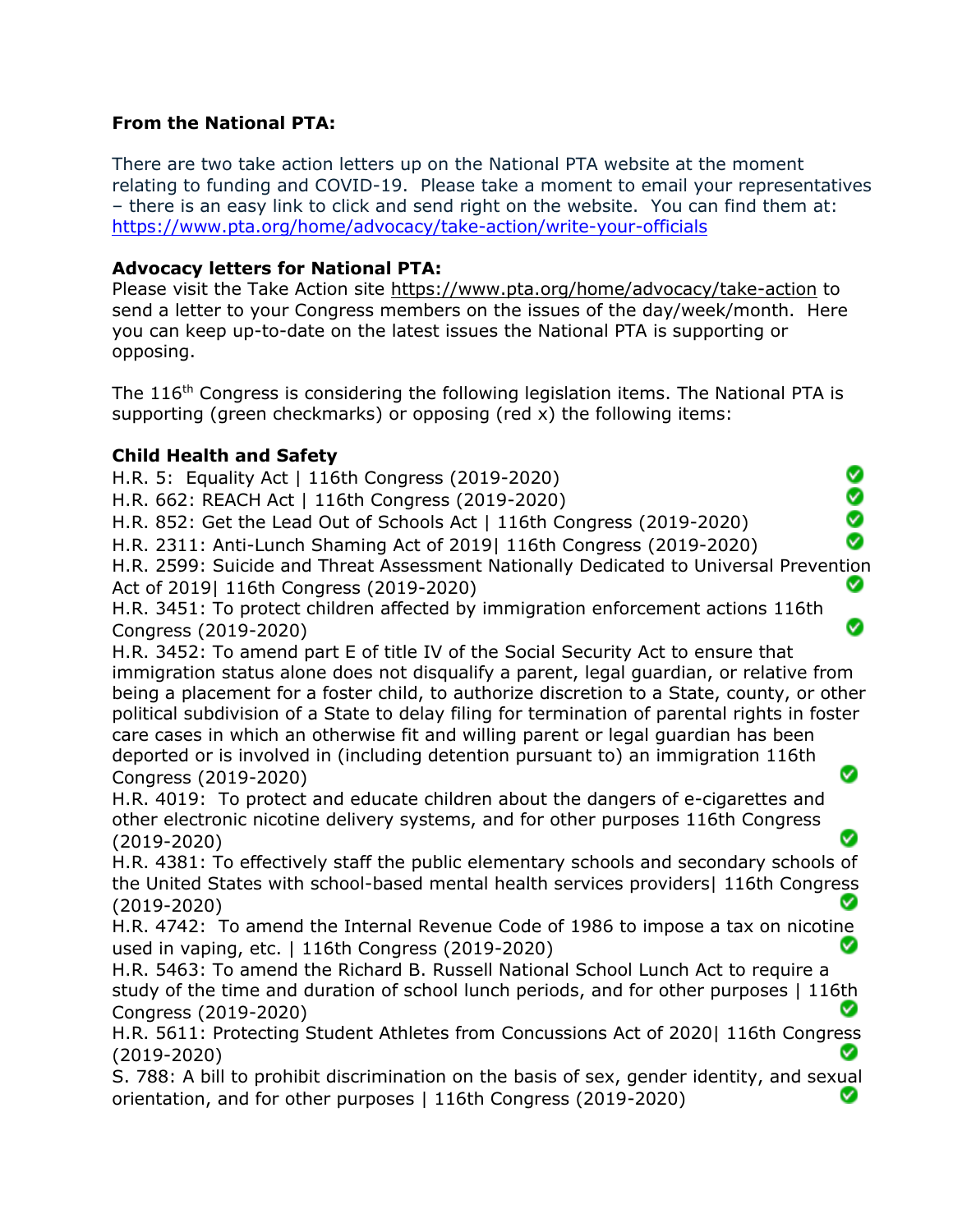S. 1119: A bill to amend the Richard B. Russell National School Lunch Act to prohibit stigmatization of children who are unable to pay for meals| 116th Congress (2019- 2020)

S.1832: A bill to protect and educate children about the dangers of e-cigarettes and other electronic nicotine delivery systems and for other purposes 116th Congress (2019-2020)

Ø S. 2097: Protecting Sensitive Locations Act 116th Congress (2019-2020) S.2492: Suicide Training and Awareness Nationally Delivered for Universal Prevention Ø Act of 2019| 116th Congress (2019-2020)

S. 2499: A bill to effectively staff the public elementary schools and secondary schools of the United States with school-based mental health services providers| 116th ◙ Congress (2019-2020)

Ø

Ø

S. 2548: A bill to amend the Elementary and Secondary Education Act of 1965 to address and take action to prevent bullying and harassment of students| 116th Congress (2019-2020)

S. 2600: A bill to promote minimum State requirements for the prevention and treatment of concussions caused by participation in school sports and for other purposes| 116th Congress (2019-2020)

# **Education Technology and Student Data Privacy**

H.R. 1693: To require the Federal Communications Commission to make the provision of Wi-Fi access on school buses eligible for E-rate support|116th Congress 2019-2020 Ø S. 558: CAMRA Act| 116th Congress (2019-2020)

S.738: A bill to require the Federal Communications Commission to make the provision of W-Fi access on school buses eligible for E-rate support |116th Congress (2019-2020 S.1167: A bill to require the Assistant Secretary of Commerce for Communications and Information to establish a State Digital Equity Capacity Grant Program, and for other Ø purposes | 116th Congress (2019-2020)

# **Elementary and Secondary Education**

H.R. 69: Ending Common Core and Expanding School Choice Act| 116th Congress ೞ (2019-2020) H.R. 865: To provide for the long-term improvement of public school facilities, and for other purposes. | 116th Congress (2019-2020) Ø ◙ H.R. 3322: Renew America's Schools Act of 2019 | 116th Congress (2019-2020) H.R. 4220: Chronic Absenteeism Reduction in Every School (CARES) Act| 116th 8<br>8<br>8 Congress (2019-2020) S. 5: Educational Opportunities Act. | 116th Congress (2019-2020) S. 213: A bill to amend the SOAR Act. | 116th Congress (2019-2020) S. 235: Teachers Are Leaders Act | 116th Congress (2019-2020) S. 266: A bill to provide for the long-term improvement of public school Ø facilities, and for other purposes. | 116th Congress (2019-2020) S. 579: A bill to provide grants to eligible local educational agencies to help public schools reduce class size in the early elementary grades, and for other purposes. | ◙ 116th Congress (2019-2020)